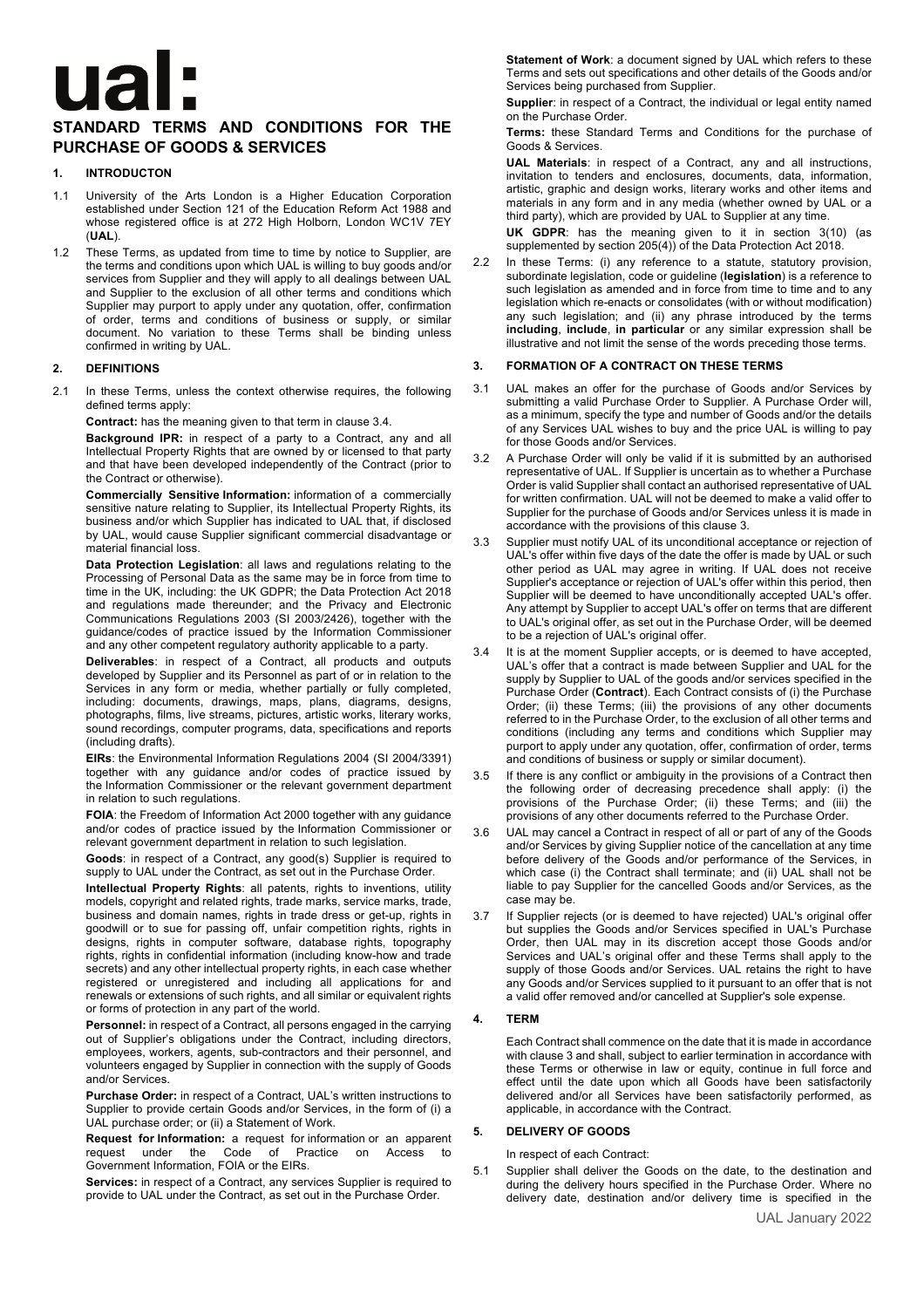Purchase Order, Supplier shall deliver the Goods during UAL's normal business hours within 10 days of the date the Contract is made in accordance with clause 3 to the destination notified to Supplier by UAL.

- 5.2 Supplier shall not deliver the Goods in instalments without UAL's prior written consent. UAL may treat any delivery of Goods in instalments without its prior written consent as an irremediable material breach of the Contract and terminate the Contract in accordance with clause 15.1(d).
- 5.3 Risk of loss of or damage to Goods will pass to UAL upon delivery in accordance with the terms of the Contract. Without prejudice to clause 10, title to Goods will pass to UAL upon delivery unless payment for those Goods is made prior to delivery, in which case title to those Goods will pass to UAL at the time payment is made.
- 5.4 Where Supplier delivers Goods to UAL in excess of the quantities ordered, UAL shall not be obliged to pay Supplier for the excess, which shall remain at Supplier's risk and returnable at the expense of Supplier.
- 5.5 Supplier shall ensure that all Goods it supplies to UAL shall:
	- (a) be properly and securely packed in accordance with the currently applicable national and international standards;
	- (b) correspond with their description and any applicable specification set out (or referred to) in the Purchase Order;
	- (c) be of satisfactory quality (within the meaning of the Sale of Goods Act 1979) and fit for any purpose held out by Supplier or made known to Supplier by UAL (expressly or impliedly) prior to or at the time the Contract is made;
	- (d) unless agreed otherwise by UAL in writing, be new and, where appropriate, carry the UKCA (UK Conformity Assessed) marking or, for so long as the CE marking remains valid in the UK in respect of the relevant Goods, the "CE" marking;
	- (e) be free from defects in design, materials and workmanship and remain so for 12 months after delivery; and
	- (f) comply with all applicable statutory and regulatory requirements relating to the manufacture, labelling, packaging, storage, handling and delivery of the Goods.
- 5.6 UAL may inspect and test the Goods at any time before delivery. Supplier shall remain fully responsible for the Goods despite any such inspection or testing and any such inspection or testing shall not reduce or otherwise affect Supplier's obligations under the Contract.
- 5.7 UAL shall not be deemed to have accepted any of the Goods until UAL has had a reasonable amount of time to inspect them following delivery or, if later, within a reasonable time after UAL becomes aware of any defects (latent or otherwise) in the Goods.
- 5.8 If the Goods are not delivered in accordance with clause 5, or do not comply with the requirements set out in clause 5, then, without limiting any of its other rights or remedies, and whether or not it has accepted the Goods, UAL may exercise any one or more of the following rights and remedies: (i) to terminate the Contract by giving written notice of such termination to Supplier; (ii) to reject the Goods (in whole or in part) and return them to Supplier at Supplier's own risk and expense; (iii) to require Supplier to repair or replace the rejected Goods, or to provide a full refund of the price of the rejected Goods (if paid); (iv) to refuse to accept any subsequent delivery of the Goods which Supplier attempts to make; (v) to recover from Supplier any costs incurred by UAL in obtaining substitute goods from a third party; and (vi) to claim damages for any other costs, loss or expenses incurred by UAL which are in any way attributable to Supplier's failure to carry out its obligations under the Contract.

# **6. PROVISION OF SERVICES**

- In respect of each Contract:
- 6.1 Supplier shall from the date the Services begin (whether before, on or after the date set out in the Purchase Order) and at all times for the duration of the Contract supply the Services to UAL in accordance with the terms of the Contract.
- 6.2 In providing any Services to UAL, Supplier shall:
	- (a) perform the Services using reasonable care, skill and diligence and in accordance with good industry practice;
	- (b) use personnel who are suitably skilled and experienced to perform tasks assigned to them, and in sufficient number to ensure that Supplier's obligations are fulfilled in accordance with these Terms;
	- (c) ensure the Services conform with all descriptions, requirements and specifications set out in the Purchase Order and any other applicable documentation;
	- (d) provide all equipment, tools and vehicles and such other items as are required to provide the Services; and
	- (e) not do or omit to do anything which may cause UAL to lose any licence, authority, permit, consent or permission on which it relies for the purposes of conducting its business, and Supplier acknowledges that UAL may rely or act on the Services.
- 6.3 Supplier shall meet any performance dates for the Services specified in the Purchase Order and/or that UAL notifies to Supplier and time is of the essence in relation to any of those performance dates.
- 6.4 Where the Construction (Design and Management) Regulations 2015 (**CDM Regulations**) or any successor legislation apply to the Services, Supplier shall at all times perform the Services and comply with the CDM Regulations.
- 6.5 If any of the Services will be performed at UAL's premises, Supplier shall at all times: (i) observe all health and safety rules and regulations (including the Health and Safety at Work Act 1974 and all other applicable health and safety laws, regulations and codes of practice); (ii) follow UAL's policies and the reasonable instructions provided to Supplier by or on behalf of UAL; and (iii) comply with any security requirements that apply at any of UAL's premises.

# **7. GENERAL REQUIREMENTS**

7.1 In respect of each Contract, Supplier shall ensure that (i) it obtains and at all times maintains all necessary licences, permits, authorities and consents; (ii) the Contract is performed in accordance with all applicable laws and regulations and the directions and requirements of any competent regulatory authority(ies); and (iii) it has the legal right to sell the Goods and supply the Services to UAL.

### **8. CHARGES AND EXPENSES**

In respect of each Contract:

- 8.1 The charges for Goods shall be (i) the charges set out in the Purchase Order; and (ii) inclusive of the costs of packing, packaging, insurance, carriage and delivery of the Goods and any duties, taxes or levies other than VAT. UAL shall not be liable for any further charges unless agreed in writing and signed by UAL before delivery of the Goods.
- 8.2 The charges for Services shall be set out in the Purchase Order, and shall be the full and exclusive remuneration of Supplier in respect of the performance of the Services.
- 8.3 Unless otherwise agreed in writing by UAL in the Purchase Order, the charges shall include every cost and expense of Supplier directly or indirectly incurred in connection with the performance of the Services. If UAL agrees in writing in the Purchase Order to reimburse any Supplier expenses, UAL shall only be obliged to reimburse Supplier for any such expenses (i) to the extent they have been reasonably and properly incurred; and (ii) where they are evidenced by receipts, invoices or other substantiating documentation.
- 8.4 Save as expressly set out otherwise in the Purchase Order: (i) in respect of the Goods, Supplier shall invoice UAL on or at any time after satisfactory completion of delivery of all of the Goods; and (ii) in respect of Services, Supplier shall invoice UAL on satisfactory completion of all of the Services.
- 8.5 Each invoice shall include such supporting information required by UAL to verify the accuracy of the invoice, including the relevant Purchase Order number. UAL shall pay valid and undisputed invoices within 30 days of receipt.
- 8.6 All amounts payable by UAL under the Contract are exclusive of any applicable value added tax (**VAT**), which will be payable by UAL at the prevailing rate subject to UAL receiving a valid VAT invoice from Supplier. If there is any other withholding or deduction as required by applicable law then UAL shall only be obliged to pay the charges net of any such withholding or deduction, which shall be the responsibility of Supplier. Supplier agrees to pay in a timely manner such withholding or deduction to the relevant authority in accordance with applicable law.
- 8.7 Supplier shall maintain complete and accurate records of the time spent and materials used by Supplier in providing the Services, and Supplier shall allow UAL to inspect such records at all reasonable times on request and shall keep such records as UAL may notify to Supplier from time to time in order to comply with its audit and other requirements.
- 8.8 UAL may at any time, without notice to Supplier, set off any liability of Supplier to UAL against any liability of UAL to Supplier, whether either liability is present or future, liquidated or unliquidated, and whether or not either liability arises under the Contract. Any exercise by UAL of its rights under this clause 8 shall not limit or affect any other rights or remedies available to it under the Contract or otherwise.

### **9. INSURANCE AND INDEMNITY**

In respect of each Contract:

- 9.1 During the term of the Contract and for a period of six years thereafter, Supplier shall maintain in force, adequate insurance cover with a reputable insurer to cover Supplier's potential liability to UAL under and in connection with the Contract and shall provide UAL with copies of such cover together with proof of premium payment upon its request.
- 9.2 Supplier shall indemnify UAL against all liabilities, costs, expenses, damages and losses (including (i) direct, indirect and consequential losses, including loss of profit and loss of reputation; (ii) all interest, penalties and legal costs (calculated on a full indemnity basis); and (iii)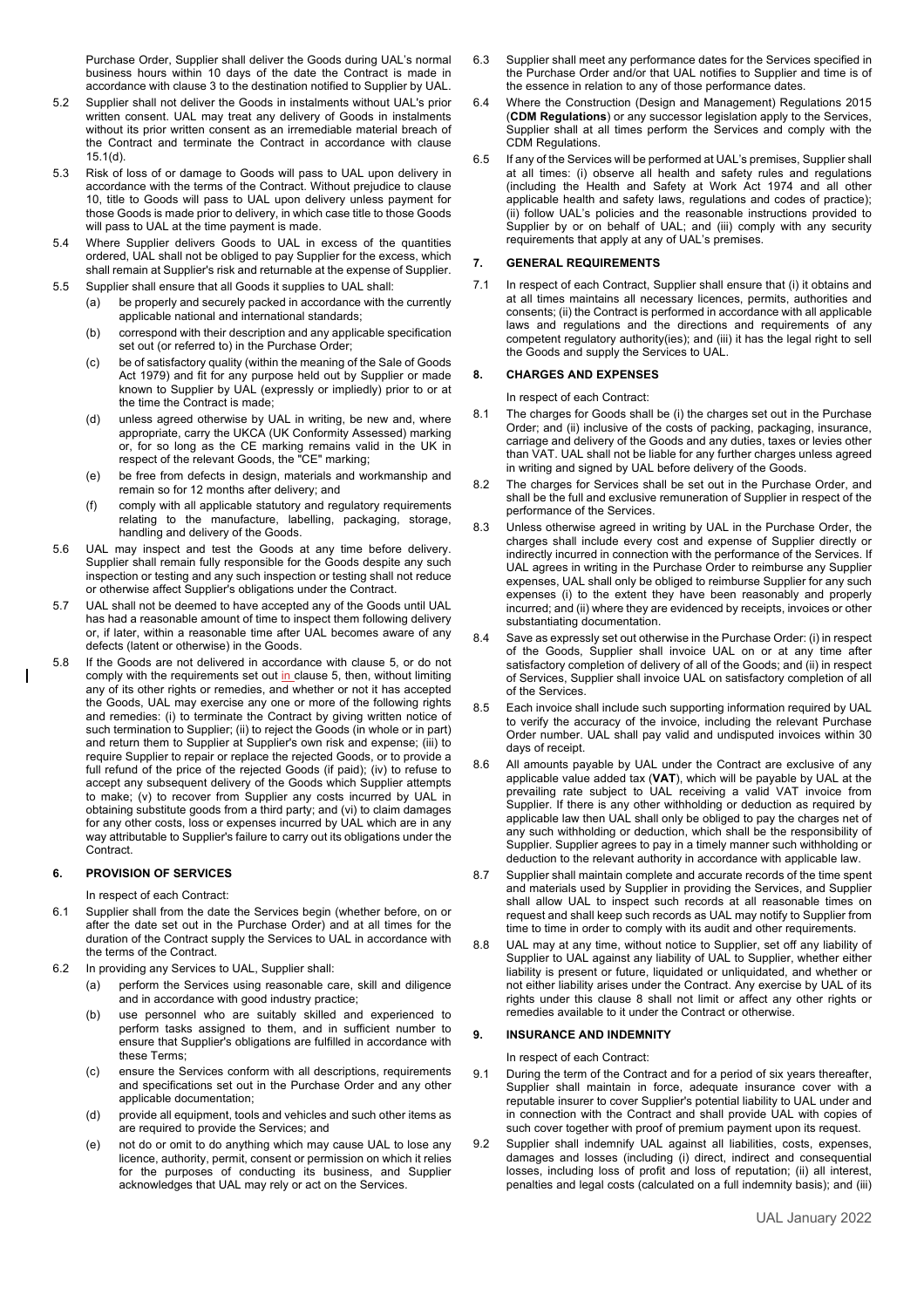all other professional costs and expenses) suffered or incurred by UAL arising out of or in connection with:

- (a) any claim made or threatened alleging that the Services (including any Deliverables, but excluding any UAL Background IPR and UAL Materials in such Deliverables) and/or Goods, or the use or receipt of the same (or any part of them) by UAL, constitutes an infringement or other violation of any rights (including any Intellectual Property Rights) of any third party anywhere in the world; and
- (b) any claim made against UAL by a third party in any territory arising out of or in connection with the supply of the Goods and/or the Services (including any Deliverables, but excluding any UAL Background IPR and UAL Materials in such Deliverables), including any claim made against UAL by a third party for death, personal injury and/or damage to property arising out of, or in connection with, defects in the Goods and/or Services.

### **10. INTELLECTUAL PROPERTY**

In respect of each Contract:

- 10.1 Nothing in the Contract transfers the ownership of any Background IPR or the Intellectual Property Rights in any UAL Materials.
- 10.2 Subject to clause 10.5, all Intellectual Property Rights in or arising out of or in connection with the Deliverables shall be owned by UAL. Supplier hereby irrevocably, unconditionally and absolutely assigns to UAL, with full title guarantee and free from all third party rights and without any restrictions, all right, title and interest in and to all existing and future Intellectual Property Rights (including future copyright and design rights) subsisting in or relating to the Deliverables and whether created, developed or produced before, on or after the date of the Contract, in all countries and with the right to sue for damages and other relief for past infringement of any of those Intellectual Property Rights. For the avoidance of doubt, the assignment under this clause 10.2 shall take effect from the date on which the relevant Deliverable was or is created, developed or produced.
- 10.3 To the extent that clause 10.2 is not effective to assign legal title to the Intellectual Property Rights in or to the Deliverables, then Supplier shall assign (or shall procure the assignment of) such Intellectual Property Rights to UAL as and when requested by UAL by executing any assignment documents reasonably requested by UAL. Until such time as those Intellectual Property Rights are assigned to UAL, Supplier shall hold all such Intellectual Property Rights on trust for UAL and UAL shall have an exclusive worldwide, royalty-free licence under those Intellectual Property Rights and to use the Deliverables for any purpose.
- 10.4 Supplier hereby irrevocably and unconditionally waives and shall procure that all its Personnel, subcontractors and its subcontractors Personnel and all artists, photographers, actors, models and other third parties used by Supplier in connection with the provision of the Services shall unconditionally and irrevocably waive any and all of their moral rights in or relating to the Deliverables as described in Chapter 4 of Part 1 of the Copyright, Designs and Patents Act 1988 (or any similar or equivalent legislation from time to time in force anywhere in the world). Any such waivers shall be made in favour of Supplier, UAL and UAL's licensees, sub-licensees, assignees and successors in title to the Deliverables or UAL's business. Supplier shall promptly provide copies of any waivers to UAL, on request. In territories where it is not legally possible to waive moral rights, Supplier shall and shall procure its Personnel, subcontractors and its subcontractors' personnel and all artists, photographers, actors, models and other third parties used by Supplier in connection with the provision of the Services who hold such moral rights will agree not to assert their moral rights in the Deliverables against UAL or any party to whom UAL assigns or licenses the Deliverables to at any time in any jurisdiction.
- 10.5 To the extent any of Supplier's Background IPR forms part of the Deliverables: Supplier hereby grants to UAL, or shall procure a grant to UAL, a perpetual, paid-up, worldwide, non-exclusive, royalty-free and irrevocable licence to use such Supplier Background IPR to the extent necessary for UAL to make full use of the Deliverables in any media. This includes the ability to copy, modify, translate, adapt, convert to a different media formats or other form of copyright work, and distribute, broadcast, make available and publish in any territory and online to private and public audiences. The grant (or procured grant) to UAL includes the perpetual right to grant sub-licences.
- 10.6 UAL grants Supplier a paid-up, non-exclusive, royalty-free nontransferable licence to copy and modify UAL Materials for the sole purpose of providing UAL with the Services and creating the Deliverables.
- 10.7 Supplier shall, promptly at UAL's request, and at Supplier's expense do (or procure to be done) all such further acts and things and the execution of all such other documents as UAL may from time to time require for the purpose of securing for UAL the full benefit of the Contract, including all right, title and interest in and to the IPR assigned and licensed to UAL in accordance with this clause 10.
- 10.8 Supplier shall ensure that neither the Goods and/or Services (including any Deliverables, but excluding any UAL Background IPR and UAL Materials in such Deliverables), nor any person's use of the same, infringes any rights (including any Intellectual Property Rights) of a third party.
- 10.9 Supplier shall procure from all artists, photographers, actors, models, performers of music, owners of any other Intellectual Property Rights in materials incorporated into the Deliverables and all other third parties used by Supplier in connection with Deliverables, all necessary consents, releases, and approvals (in a form, and including such terms, as may be requested by UAL) to use their work or images for purposes no less restrictive than the terms of the Contract and such wider purposes as UAL may have notified to Supplier in writing, without further cost to UAL. Supplier shall obtain such consents, releases and approvals in writing before beginning production of the relevant Deliverables and provide copies of them to UAL on request.
- 10.10 The Deliverables, including any audio/visual content, will conform to the file formats and accessibility standards as required by UAL from time to time.

### **11. UAL NAMES AND TRADE MARKS**

In respect of each Contract:

- 11.1 No licence is granted to Supplier to use any name or trade mark of UAL (including UAL colleges, institutes and research centres) (**UAL Names and Marks**) without prejudice to the possibility of Supplier making fair referential use of UAL Names and Marks subject to clauses 11.2 and 11.3.
- 11.2 Supplier shall not use any of the UAL Names and Marks other than to refer by name to UAL in a manner that is fair, accurate, and up-to-date, and which reflects the specific nature of the relationship that Supplier has with UAL under this Contract.
- 11.3 Supplier shall not use the logo form of any UAL Names and Marks without UAL's prior written consent. Where consent is given, Supplier shall comply strictly with any brand guidelines or other directions given by UAL from time to time.
- 11.4 Supplier acknowledges that all goodwill and all other rights derived from the use by Supplier of the UAL Names and Marks shall accrue to and belong exclusively to UAL.

### **12. DATA PROTECTION**

- 12.1 For the purposes of this clause 12, the terms **Controller**, **Processor**, **Data Subject**, **Personal Data**, **Personal Data Breach**, **processing** and **appropriate technical and organisational measures** shall have the meanings given to those terms in the UK GDPR.
- 12.2 In respect of each Contract, UAL and Supplier acknowledge and agree that: (i) the Contract may require the processing of Personal Data by Supplier on behalf of UAL; (ii) UAL alone shall determine the purposes for which and the manner in which Personal Data will be Processed by Supplier on behalf of UAL under the Contract; and (iii) UAL shall be the Controller and Supplier shall be UAL's Processor in respect of all such Personal Data. UAL and Supplier shall comply with the Data Protection Legislation to which it is subject.
- 12.3 Where, under or in connection with a Contract, Supplier processes Personal Data on behalf of UAL as UAL's Processor, Supplier shall process Personal Data on behalf of UAL in connection with the performance of the Contract for the duration of the Contract. The Personal Data Supplier processes will be Personal Data collected by or provided to Supplier in connection with the performance of the Contract and, unless otherwise stated in the Purchase Order, will:
	- be the Personal Data of UAL's staff and/or students; its customers', contractors' or commercial partners' staff; and/or other individuals that are the subject of all or any of the Services; and
	- (b) consist of non-sensitive types of Personal Data, such as the Data Subjects' names, addresses and email addresses; in some cases more sensitive types of Personal Data, such as health details and criminal convictions data; together with other types of Personal Data that are required to be processed in connection with the performance of the Contract.
- 12.4 Where, under or in connection with a Contract, Supplier processes Personal Data on behalf of UAL as UAL's Processor, Supplier shall:
	- process the Personal Data only: (i) on the written instructions of UAL and to the extent reasonably necessary for the performance by Supplier of its obligations under the Contract; or (ii) as otherwise required by Data Protection Legislation to which Supplier is subject, in which case Supplier shall inform UAL of that legal requirement before processing the Personal Data (unless that law, on important grounds of public interest, prohibits Supplier from informing UAL);
	- (b) immediately inform UAL if, in its opinion, processing the Personal Data in accordance with a written instruction received from UAL or in the performance of its obligations under the Contract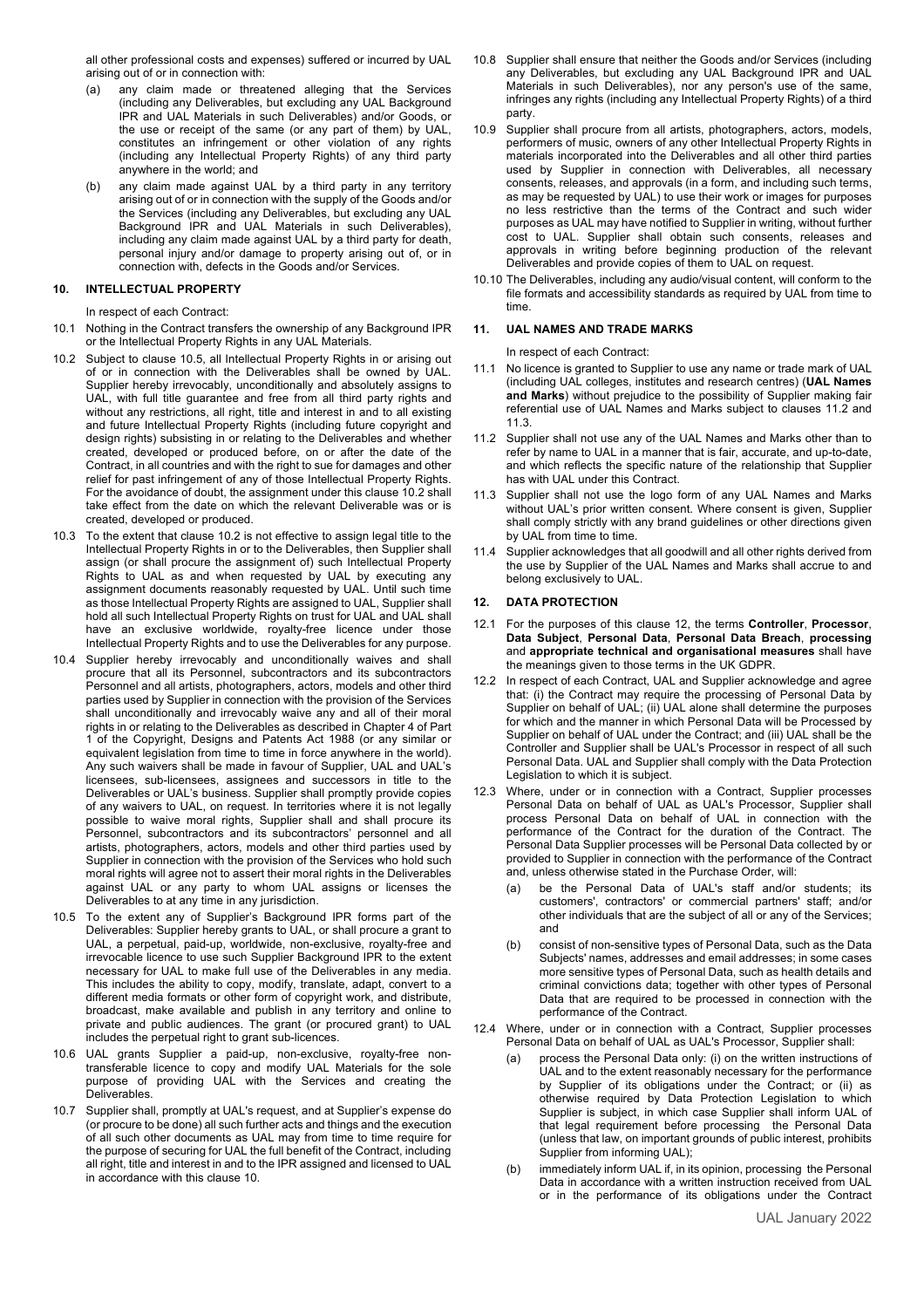infringes any applicable law to which either UAL or Supplier (in its capacity as a Processor) is subject;

- (c) ensure that all persons authorised by Supplier to process the Personal Data: (i) process the Personal Data in accordance with the provisions of this clause 12; and (ii) are under an appropriate contractual or other legal obligation to keep the Personal Data confidential;
- (d) notwithstanding any other provision of the Contract, and taking into account the state of the art, the nature, scope, context and purposes of the processing and the risks to Data Subjects, implement appropriate technical and organisational measures to ensure the security of the Personal Data and prevent Personal Data Breaches;
- (e) taking into account the nature of the processing, implement appropriate technical and organisational measures to enable UAL to comply with its obligations under the Data Protection Legislation to which UAL is subject to respond to requests from Data Subjects to exercise their legal rights in relation to their Personal Data;
- (f) not transfer or process the Personal Data outside the United Kingdom, nor disclose the Personal Data to any party located outside the United Kingdom, without UAL's prior written consent. Where such consent is given by UAL, Supplier shall take such actions and enter into such written agreements as UAL may require in order to help ensure that such transfer, disclosure or processing complies with the Data Protection Legislation to which UAL is subject;
- (g) provide such assistance and co-operation as UAL may require from time to time in relation to the Personal Data to help the UAL comply with its obligations under the Data Protection Legislation to which it is subject, including its obligations in relation to: (i) keeping Personal Data secure; (ii) dealing with Personal Data Breaches; (iii) carrying out data protection impact assessments; and (iv) dealing with requests from Data Subjects to exercise their legal rights in relation to their Personal Data. This shall include Supplier entering into such other written agreements as may be required by UAL from time to time to enable the UAL to comply with the Data Protection Legislation to which it is subject;
- (h) notify UAL without undue delay after, and in any event within 24 hours of, becoming aware of a Personal Data Breach in respect of the Personal Data. In such circumstances, Supplier shall work together with UAL to investigate the Personal Data Breach including by (i) providing reasonable assistance with any investigation launched by UAL; (ii) facilitating interviews with Personnel involved in the matter; and (iii) making available all relevant records reasonably required by UAL to investigate the breach or otherwise comply with the Data Protection Legislation or the requests of any competent regulatory authority in relation to the breach or its investigation;
- (i) at the written direction and option of UAL, permanently, securely and without undue delay, delete or return Personal Data and copies thereof to UAL on termination or expiry of the Contract save to the extent that Supplier is required to retain copies of the Personal Data by applicable law to which Supplier is subject;
- (j) make available to UAL all information necessary to demonstrate its compliance with its obligations under this clause 12 and allow for and contribute to audits, including inspections, conducted by UAL or its representatives; and
- (k) not engage another Processor to process the Personal Data on behalf of UAL (**Sub-processor**) except with UAL's prior written approval. Prior to engaging a Sub-processor, Supplier shall enter into a written contract with the Sub-processor that imposes on the Sub-processor obligations that are the same as, or more onerous than, the obligations imposed on Supplier under clauses 12.1 to 12.4 (inclusive). Supplier shall remain fully liable and responsible for all acts and omissions of each Sub-processor and the acts and omissions of those employed or engaged by each Subprocessor as if they were its own. An obligation on Supplier to do, or to refrain from doing, any act or thing shall include an obligation upon Supplier to procure that each Sub-processors' employees, staff and agents also do, or refrain from doing, such act or thing.
- 12.5 Supplier shall, in respect of each Contract, indemnify UAL against any and all losses, damages, costs and expenses incurred by UAL arising from, or in connection with, any breach by Supplier of its obligations under this clause 12.

### **13. FREEDOM OF INFORMATION**

- 13.1 Supplier acknowledges that UAL is subject to the requirements of the FOIA and the EIRs. Supplier shall:
	- (a) provide all necessary assistance and cooperation as reasonably requested by UAL to enable UAL to comply with its obligations under the FOIA and EIRs;
- (b) transfer to UAL all Requests for Information relating to each Contract (including all matters leading up to the appointment of Supplier under the Contract, its performance and expiry or termination) that it receives as soon as practicable and in any event within two business days of receipt;
- (c) provide UAL with a copy of all information belonging to UAL requested in the Request For Information which is in its possession or control in the form that UAL requires within five business days (or such other period as UAL may reasonably specify) of UAL's request for such information; and
- (d) not respond directly to a Request For Information unless authorised in writing to do so by UAL.
- 13.2 Supplier acknowledges that UAL may be required under the FOIA and EIRs to disclose information (including Commercially Sensitive Information) without consulting or obtaining consent from Supplier. UAL shall take reasonable steps to notify Supplier of a Request For Information (in accordance with the Cabinet Office's Freedom of Information Code of Practice issued under section 45 of the FOIA) to the extent that it is permissible and reasonably practical for it to do so but (notwithstanding any other provision in these Terms) UAL shall be responsible for determining in its absolute discretion whether any Commercially Sensitive Information and/or any other information is exempt from disclosure in accordance with the FOIA and/or the EIRs.
- 13.3 Notwithstanding any other provision in these Terms, Supplier consents to the publication of each Contract in its entirety (including variations), subject only to the redaction of information that is exempt from disclosure in accordance with the provisions of the FOIA and EIRs.

### **14. CONFIDENTIAL INFORMATION**

In respect of each Contract:

- 14.1 Each party undertakes that, it shall not at any time disclose to any person any confidential information concerning the business, affairs, customers, clients or suppliers of the other party, except as permitted by clause 14.2.
- 14.2 Each party may disclose the other party's confidential information: (i) to its employees, officers, representatives, subcontractors or advisers who need to know such information for the purposes of carrying out the party's obligations under the Contract; or (ii) as may be required by law or a court of competent jurisdiction;
- 14.3 Each party shall ensure that its employees, officers, representatives, subcontractors or advisers to whom it discloses the other party's confidential information must comply with this clause 14.
- 14.4 Neither party shall use the other party's confidential information for any purpose other than to perform its obligations under the Contract.

### **15. TERMINATION AND ITS CONSEQUENCES**

- 15.1 Without affecting any other right or remedy available to it, UAL may terminate a Contract with immediate effect by giving written notice to Supplier at any time on or after:
	- (a) there is a change of control, as defined in Section 1124 of the Corporation Tax Act 2010, in Supplier;
	- (b) Supplier's financial position deteriorates to such an extent that in UAL's opinion Supplier's capability to adequately fulfil its obligations under the Contract has been placed in jeopardy;
	- (c) Supplier commits a breach of clause 14;
	- (d) Supplier commits a material breach of any term of the Contract which breach is irremediable or (if such breach is remediable) fails to remedy that breach within a period of 14 days after being notified in writing to do so;
	- (e) Supplier takes any step or action in connection with its entering administration, provisional liquidation or any composition or arrangement with its creditors (other than in relation to a solvent restructuring), being wound up (whether voluntarily or by order of the court, unless for the purpose of a solvent restructuring), having a receiver appointed to any of its assets or ceasing to carry on business; or
	- (f) Supplier suspends, or threatens to suspend, or ceases or threatens to cease to carry on all or a substantial part of its business.
- 15.2 Without affecting any other right or remedy available to it, UAL may terminate the Contract for convenience at any time by giving Supplier not less than 30 days' written notice of such termination.
- 15.3 Supplier may terminate a Contract with immediate effect by giving notice of such termination to UAL at any time on or after UAL commits a material breach of its payment obligations under the Contract and fails to remedy that breach within 30 days of being notified of the breach by **Supplier**
- 15.4 On termination of the Contract, Supplier shall immediately deliver to UAL all Goods which UAL has paid for and any Deliverables whether or not then complete. If Supplier fails to do so, then UAL (or its appointed representatives) may enter Supplier's premises and take possession of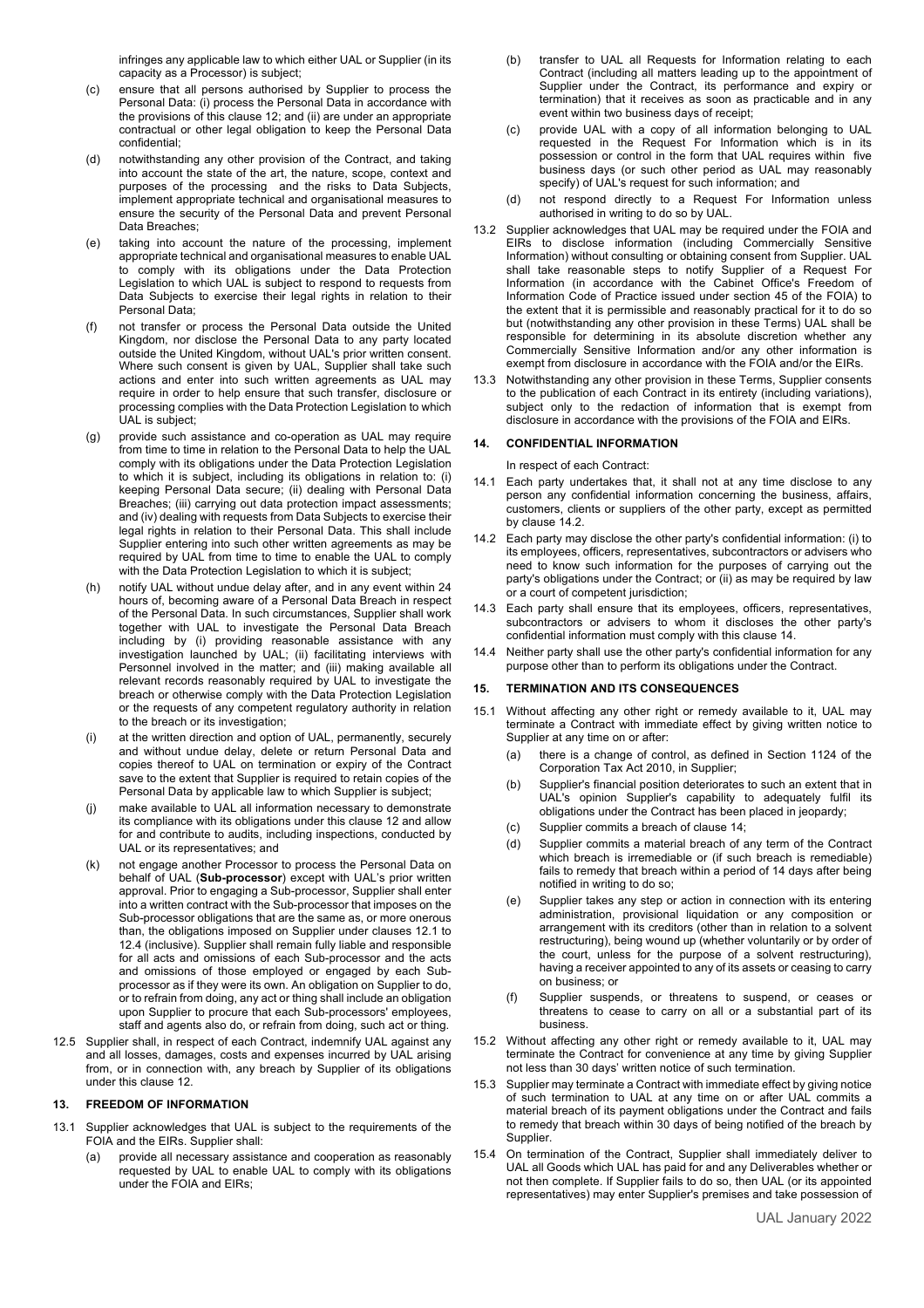all such Goods and Deliverables. Until they have been returned or delivered, Supplier shall be solely responsible for their safe keeping and will not use them for any purpose not connected with the Contract.

- 15.5 Termination or expiry of a Contract shall not affect the parties' rights and remedies that have accrued as at termination or expiry, including the right to claim damages in respect of any breach of the Contract which existed at or before the date of termination or expiry.
- 15.6 Clauses 1, 5.3, 5.5(d), 8 to 14 (inclusive), 15.4, 15.5, 15.6, 17 and 18 shall survive termination of this Agreement and shall continue to apply as shall any other provision which by its nature is intended to survive termination.

### **16. COMPLIANCE**

In respect of each Contract:

- 16.1 Supplier shall comply with all applicable laws, regulations and codes of practice relating to the supply of Goods and/or provision of Services.
- 16.2 Supplier acknowledges that UAL is an employer accredited by the London Living Wage Foundation. As part of its accreditation UAL requires all personnel and staff engaged by the Supplier who are involved in the provision of Goods and/or Services under the Contract to be paid an hourly wage and/or annual salary, which is equal to or exceeds the London Living Wage (as amended from time to time by announcement of the London Living Wage Foundation). If, at the commencement of the Contract, the Supplier's personnel and staff are not already receiving pay that is equal to or exceeds the London Living Wage, Supplier shall implement in a timely manner (not to exceed 30 calendar days in any event), the London Living Wage scheme and adjust the rates of pay for all affected personnel and staff. Supplier shall apply any pay uplift accordingly. Supplier shall confirm such compliance with this clause 16.2 to UAL in writing within three months of the date of the Contract.
- 16.3 UAL may terminate the Contract with immediate effect by giving prior written notice of such termination to Supplier and to recover all its losses at any time on or after Supplier, its employees or anyone acting on its behalf:
	- (a) offers to give or sanction to give any member, employee or a representative of UAL, any gift, reward or inducement for the purpose of doing or refraining from doing or for having done or refrained from doing, any act in relation to the obtaining or execution of the relevant Purchase Order (or any other Purchase Orders with UAL) or for showing or refraining from showing favour or disfavour to any person in relation to the Contract;
	- (b) offers to sell Goods and/or Services to any member, employee or representative of UAL on the terms specified herein, in so far that they constitute a preferential agreement not extended to the general public for the purpose of trade;
	- (c) commits an offence under the Bribery Act 2010, or pays or offers any fee or reward contrary to Section 117(2) of the Local Government Act 1972; and/or
	- (d) fails to comply with clause 16.2.
- 16.4 Supplier shall comply with all anti-slavery and human trafficking laws, statutes, regulations and codes from time to time in force including the Modern Slavery Act 2015 and shall not in any circumstances engage in, promote or otherwise support child labour, human trafficking or any other means of exploitation.
- 16.5 Supplier shall take reasonable steps to monitor and manage its own direct supply chain and sub-contractors compliance with all anti-slavery and human trafficking laws, statutes and regulations from time to time in force. Within seven days of a request by UAL, Supplier shall demonstrate effective implementation of its policies and procedures in relation to equality, diversity, human rights and modern slavery and take specific action to make any necessary changes.
- 16.6 Supplier shall not engage in any activity, practice or conduct which would constitute a UK tax evasion offence, a foreign tax evasion offence or a corporate failure to prevent offence under the Criminal Finances Act 2017.
- 16.7 UAL may terminate the Contract with immediate effect by giving written notice of such termination to Supplier and recover all its losses at any time on or after Supplier breaches any of the provisions of this clause 16.

# **17. STATUS**

In respect of each Contract:

- 17.1 The Personnel are not, nor is it their intention that the Personnel be, employees, workers, agents or partners of UAL. Supplier warrants, represents and undertakes to UAL that each of the Personnel is either an employee of Supplier or an independent contractor engaged by Supplier who is then supplied by Supplier to UAL on a temporary basis to perform the Contract (including to provide any Services).
- 17.2 For those of the Personnel that are: (i) employees of Supplier, Supplier is responsible and liable for paying, and where applicable deducting from, the salaries, benefits and other expenses relating to the

employment of those the Personnel (both statutory and contractual, and including PAYE income tax, employers and employee's national<br>insurance contributions, pensions, expenses, allowances, insurance contributions, pensions, expenses, allowances, maternity/paternity or other statutory payments, sick pay and holiday pay); and (ii) independent contractors engaged by Supplier, Supplier shall pay those Personnel or, where applicable, the intermediary through which such Personnel provides its services, in accordance with its terms of engagement with such Personnel or intermediary (as applicable) and shall ensure that such Personnel or intermediary (as applicable) is responsible and liable for paying all salaries, benefits and expenses applicable to the status of such Personnel (including income tax, national insurance contributions and social security contributions).

17.3 Supplier shall indemnify UAL from and against all losses, costs (including legal costs) damages and expenses suffered or incurred by UAL arising out of or in connection with: (i) any claim, demand or allegation made by any of the Personnel alleging or requiring *employee* or *worker status* or that there is any implied contractual relationship as between the Personnel and UAL; and/or (ii) any claim, demand or allegation made against UAL by any person (including any governmental or regulatory body) that is based upon an assumption that any of the Personnel is an employee or worker of, or engaged directly by, UAL (including any fines levied against UAL based upon such assumption).

# **18. GENERAL**

In respect of each Contract:

- 18.1 No failure or delay by UAL to exercise any right under the Contract shall be deemed to be a waiver of that right, nor preclude the exercise or enforcement of it at any later time. All remedies available to Supplier or UAL for breach of the Contract are cumulative and may be exercised concurrently or separately and the exercise of any one remedy shall not be deemed an election of such remedy to the exclusion of other remedies.
- 18.2 UAL may at any time assign, mortgage, charge, subcontract, delegate, declare a trust over or deal in any other manner with all or any of its rights and obligations under the Contract.
- 18.3 Supplier shall not assign, transfer, mortgage, charge, subcontract, delegate, declare a trust over or deal in any other manner with any of its rights and obligations under the Contract without the prior written consent of UAL. When UAL consents to a sub-contractor, Supplier shall (i) be responsible for the acts or omissions of its subcontractors as though they are its own; (ii) be liable to the UAL for any costs, losses, damages or expenses suffered or incurred by UAL arising out of or in connection with any act or omission of its subcontractors; and (iii) pay each valid and undisputed invoice of its subcontractors within 30 days.
- 18.4 No third party shall have any rights under or in connection with the Contract by virtue of the Contracts (Rights of Third Parties) Act 1999.
- 18.5 If any provision of the Contract shall be held to be illegal or unenforceable, the enforceability of the remainder of the Contract shall not be affected.
- 18.6 Neither any consequence of the UK's withdrawal from the European Union, nor any fluctuations in the GBP exchange rate (whether resulting directly or indirectly from the UK's withdrawal from the European Union or otherwise), shall:
	- (a) affect in any way the obligations of either party and neither party shall be entitled to rely on the UK's withdrawal from the European Union and/or any fluctuations in the GBP exchange rate to make any claim against the other, whether for additional time, money or otherwise, on any basis, including for the avoidance of doubt in contract, tort or equity; and
	- (b) entitle either party to vary and/or to terminate the Contract (or any part of the Contract) save where that party) is otherwise entitled to vary and/or terminate the Contract (or any part of the Contract).
- 18.7 Any notice to be given under the Contract shall be delivered personally, sent by facsimile or sent by first class recorded delivery post (airmail if overseas) or electronic mail. The address for service of each Party shall be its registered office or such other address as either Party may previously have notified to the other Party in writing or as set out in the Purchase Order.
- 18.8 The Contract constitutes the entire agreement between the parties and supersedes and extinguishes all previous agreements, promises, assurances, warranties, representations and understandings between them, whether written or oral, relating to its subject matter. Nothing in the Contract is intended to, or shall be deemed to, establish any partnership or joint venture between the parties, constitute either party the agent of the other, or authorise either party to make or enter into any commitments for or on behalf of the other party.
- UAL January 2022 18.9 The Contract (including these Terms), and any dispute or claim (including non-contractual disputes or claims) arising out of or in connection with it or its subject matter or formation shall be governed by and construed in accordance with the law of England and Wales. Each party irrevocably agrees that the courts of England and Wales shall have exclusive jurisdiction to settle any dispute or claim (including non-